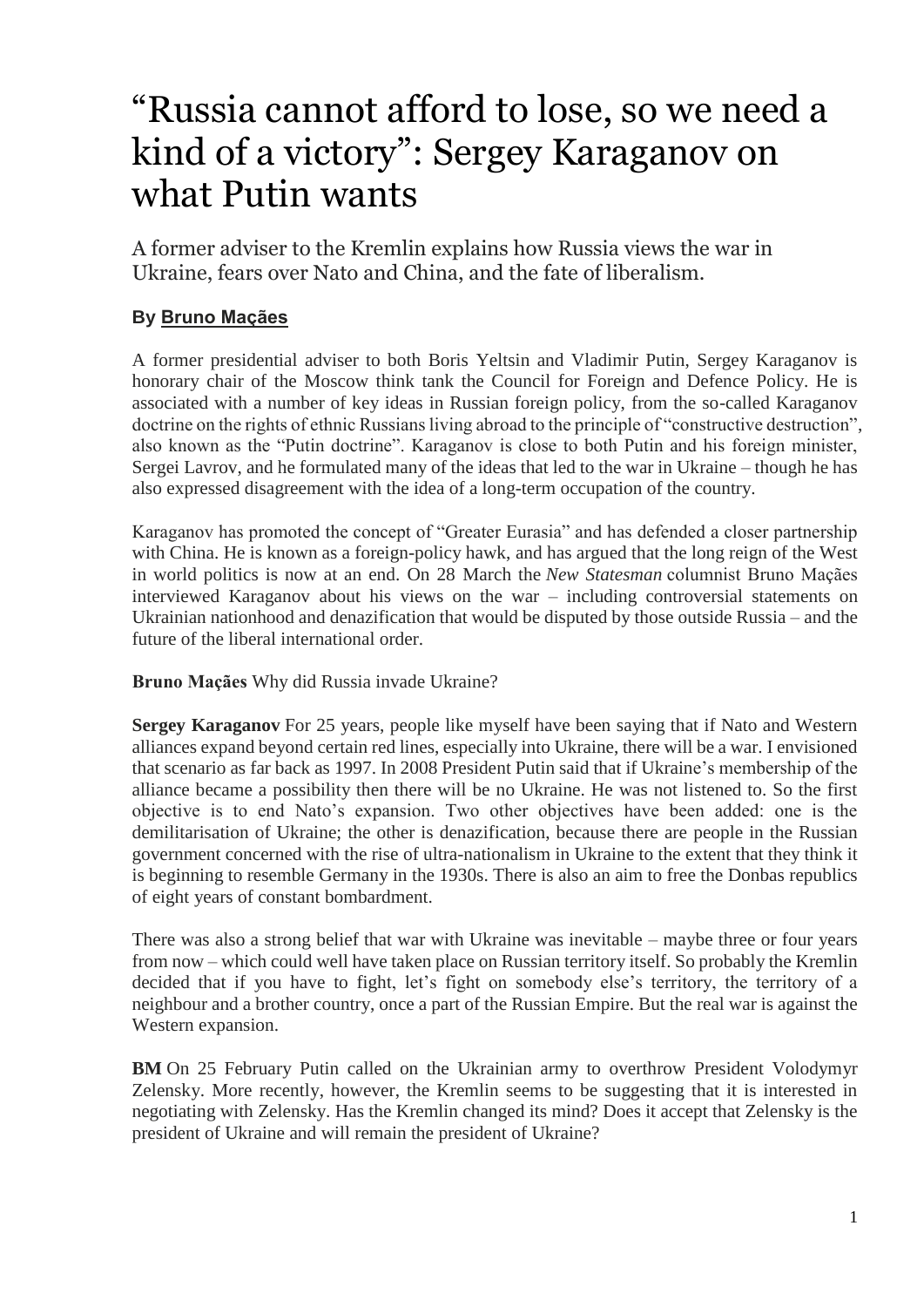**SK** It is a war, and we're in the fog of war, so opinions change, aims change. At the start, maybe some thought that the Ukrainian military would arrange some kind of a coup so we would have a real power in Kyiv with whom we could negotiate – recent presidents, and especially Zelensky, are considered puppets.

**BM** You personally do not consider President Zelensky a Nazi, do you?

**SK** Of course not.

**BM** What do you think would be the final goal for the Kremlin at this point? What would be considered a successful outcome for the invasion?

**SK** I don't know what the outcome of this war will be, but I think it will involve the partition of Ukraine, one way or another. Hopefully there would still be something called Ukraine left at the end. But Russia cannot afford to "lose", so we need a kind of a victory. And if there is a sense that we are losing the war, then I think there is a definite possibility of escalation. This war is a kind of proxy war between the West and the rest – Russia being, as it has been in history, the pinnacle of "the rest" – for a future world order. The stakes of the Russian elite are very high – for them it is an existential war.

**BM** You talked about demilitarisation of Ukraine, but it seems that such a goal would not be achieved if the West continues to provide Ukraine with weapons. Do you think Russia will be tempted to stop that flow of arms, and does this risk a direct clash between Nato and Russia?

**SK** Absolutely! There is a growing probability of a direct clash. And we don't know what the outcome of this would be. Maybe the Poles would fight; they are always willing. I know as a historian that Article 5 of the Nato treaty is worthless. Under Article 5 – which allows a state to call for support from other members of the alliance – nobody is obliged to actually fight on behalf of others, but nobody can be absolutely sure that there would be no such escalation. I also know from the history of American nuclear strategy that the US is unlikely to defend Europe with nuclear weapons. But there is still a chance of escalation here, so it is an abysmal scenario and I hope that some kind of a peace agreement between us and the US, and between us and Ukraine, can be reached before we go further into this unbelievably dangerous world.

**BM** If Putin asks for your advice, would you tell him that Article 5 is to be taken seriously or not? I understand from your words that it is not to be taken seriously in your view.

**SK** It might be that Article 5 works, and countries rally to the defence of another. But against a nuclear country like Russia… I wonder? Put it this way: if the US intervenes against a nuclear country, then the American president making that decision is mad, because it wouldn't be 1914 or 1939; this is something bigger. So I don't think America could possibly intervene, but we are already in a much more dangerous situation than several weeks ago. And Article 5 does not presume automatic obligations.

### **On Ukraine's right to exist**

**BM** What was your reaction to President Biden's comment that President Putin cannot stay in power?

**SK** Well, President Biden often makes all kind of comments. [Afterwards,] he was corrected by his colleagues, so nobody's taking the statement seriously.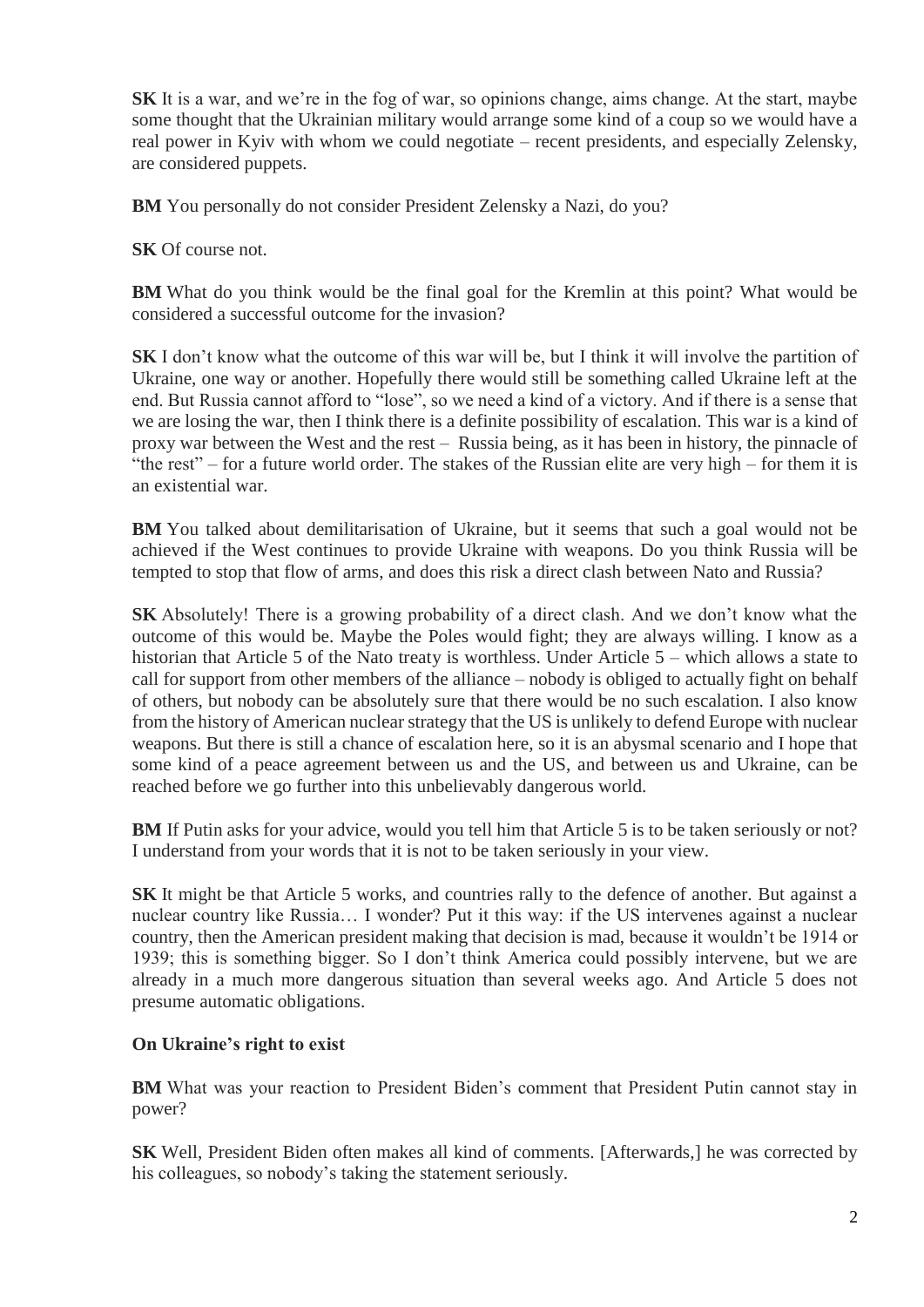**BM** Putin has argued that Ukraine does not exist as a nation. I would imagine that the conclusion from the events of the past weeks is that Ukraine does exist as a nation, when you have the whole population, including civilians, willing to sacrifice their lives to preserve the sovereignty and independence of their country. Does Ukraine exist as a nation, or is Ukraine just a part of Russia?

**SK** I am not sure whether there is a massive civilian resistance as you suggest, rather than just young men joining the army. In any case, I don't know whether Ukraine will survive, because it has a very limited, if any, history of statehood, and it doesn't have a state-building elite. Maybe something will grow from below, but it's an open question… We shall see… This war – or military operation; however you call it – will decide. Maybe the Ukrainian nation will be born: I will be happy if Ukrainians have an effective, viable government – unlike the situation during the last 30 years. They were the absolute losers after the Soviet Union, because of their lack of a state-building elite.

**BM** If there is a partition, would the Russia-controlled section of Ukraine preserve a nominal independence, or would it be absorbed by Russia?

**SK** If the operation is to turn Ukraine into a "friendly" state, then absorption is clearly not necessary. There might be some kind of absorption – which has happened, effectively – in the Donbas republics. Whether they will be independent or not – I think they might be. Certainly there are calls for referendums there, but how you could run referendums during a conflict I do not know. So my judgement would be that some of Ukraine will become a friendly state to Russia, other parts may be partitioned. Poland will gladly take back some of parts in the west, maybe Romanians and Hungarians will, too, because the Hungarian minority in Ukraine has been suppressed along with other minorities. But we are in a full-on war; it is too hard to predict. The war is an open-ended story.

**BM** One argument is that Russia will fall under Chinese control, and this war does not help – because by isolating Russia from the West, it turns Russia into easy prey for Chinese economic influence. Are you worried that this could be the beginning of a "Chinese century" for Russia?

**SK** There are two answers to your question. One is that China's economic influence in Russia and over Russia will grow. China has most of the technologies we need, and it has a lot of capital, so there is no question about that. Whether Russia would become a kind of a satellite country, according to the Chinese tradition of their Middle Kingdom, I doubt it.

If you asked me how I would describe Russia in one word, it is "sovereignty". We defeated those who sought to rule us, starting with the Mongols, and then Carl [Charles XII] of Sweden, then Napoleon and Hitler. Also, recently, we had years of Western domination here. It was almost overwhelming. And nevertheless, you see what has happened: Russia revolted against all that. So I am not afraid of Russia becoming a part of a great China. The other reason I'm not afraid is because Chinese civilisation is very different. We have our Asian traits in our genes, and we are in part an Asian country because of this. And Siberia is at the core of the Russian empire: without Siberia, Russia wouldn't have become a great country. And the Tatar and Mongol yoke left many traits in our society. But culturally, we are different, so I don't think it is possible that we will become a subsidiary country.

But I am very concerned about the overwhelming economic predominance of China over the next decade. People like me have been saying precisely [that] we have to solve the Ukraine problem, we have to solve the Nato problem, so that we can be in a strong position vis-à-vis China. Now it will be much more difficult for Russia to resist Chinese power.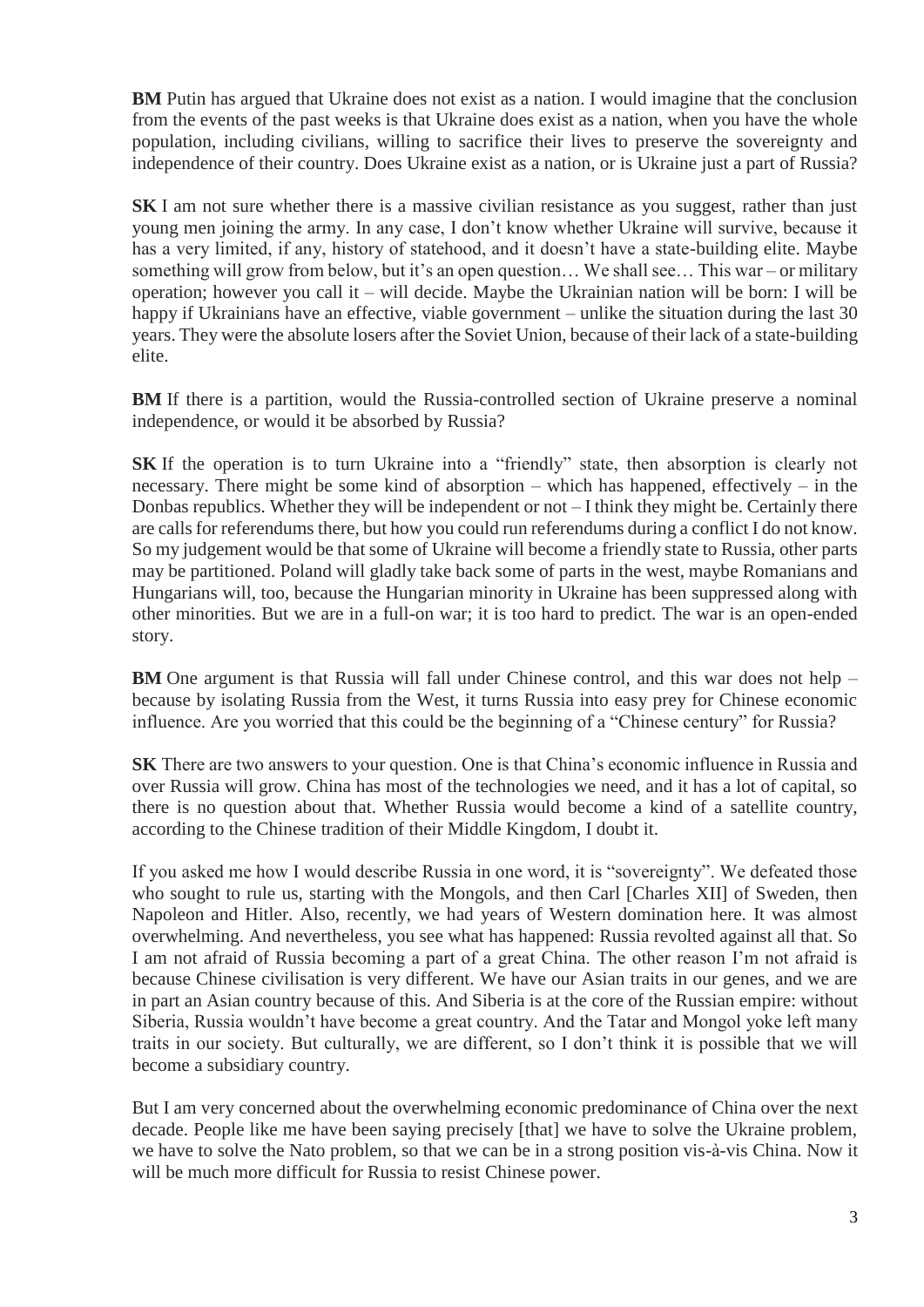#### **On winners and losers**

**BM** Do you think the US is benefiting from this war?

**SK** At this juncture, yes, because the big losers are, in addition to Ukraine, Europe, especially if it continues with this mysterious zest for independence from Russian energy. But China is clearly the victor of this whole affair… I think the biggest loser will be Ukraine; a loser will be Russia; a great loser will be Europe; the United States will lose somewhat, but still it could very well survive as a huge island over the ocean; and the big victor is China.

**BM** You have argued that in the future there could be some kind of alliance between Russia and Europe – or at least some European countries, if not others. Surely now you must think there is no possibility for Europe and Russia to come closer together.

**SK** If we could have solved the crisis peacefully there's no question that parts of Europe would have orientated themselves not towards Russia itself but Greater Eurasia, of which Russia would be a key part. That scenario is now postponed, but Europe needs to develop a relationship with Greater Eurasia. We lived through world wars and cold wars, and then we rebuilt our relationship. I hope that we shall do that in ten years. I hope I shall see that before I pass.

**BM** Do you think this is a moment of supreme danger for Russia?

**SK** I would say yes, this is an existential war. If we do not win, somehow, then I think we will have all kinds of unforeseen political repercussions which are much worse than at the beginning of the 1990s. But I believe that we will avoid that, first, because Russia will win, whatever that victory means, and second, because we have a strong and tough regime, so in any event, or if the worst happens, it will not be the dissolution of the country or collapse. I think it will be closer to a harsh authoritarian regime than to the dissolution of the country. But still, defeat is unthinkable.

**BM** What would qualify as defeat?

**SK** I do not know. That is the question. We need victory. I don't think that, even if we conquered all of Ukraine and all the military forces of Ukraine surrendered, it would be a victory, because then we will be left with the burden of a devastated country, one devastated by 30 years of inept elite rule, and then of course devastation from our military operation. So I think at one point we need a kind of a solution which would be called peace, and which would include de facto the creation of some kind of a viable, pro-Russian government on the territory of Ukraine, and real security for the Donbas republics.

**BM** If the current stalemate were to continue for years, would that be a defeat?

**SK** Stalemate means a huge military operation. No, I don't think it is possible. I am afraid it would lead to escalation, because fighting endlessly on the territory of Ukraine – even now, is not viable.

**BM** It's the second time you've mentioned that if there is no progress it would lead to an escalation. What does "escalation" mean in this context?

**SK** Well, escalation in this context means that in the face of an existential threat – and that means a non-victory, by the way, or an alleged defeat – Russia could escalate, and there are dozens of places in the world where it would have a direct confrontation with the United States.